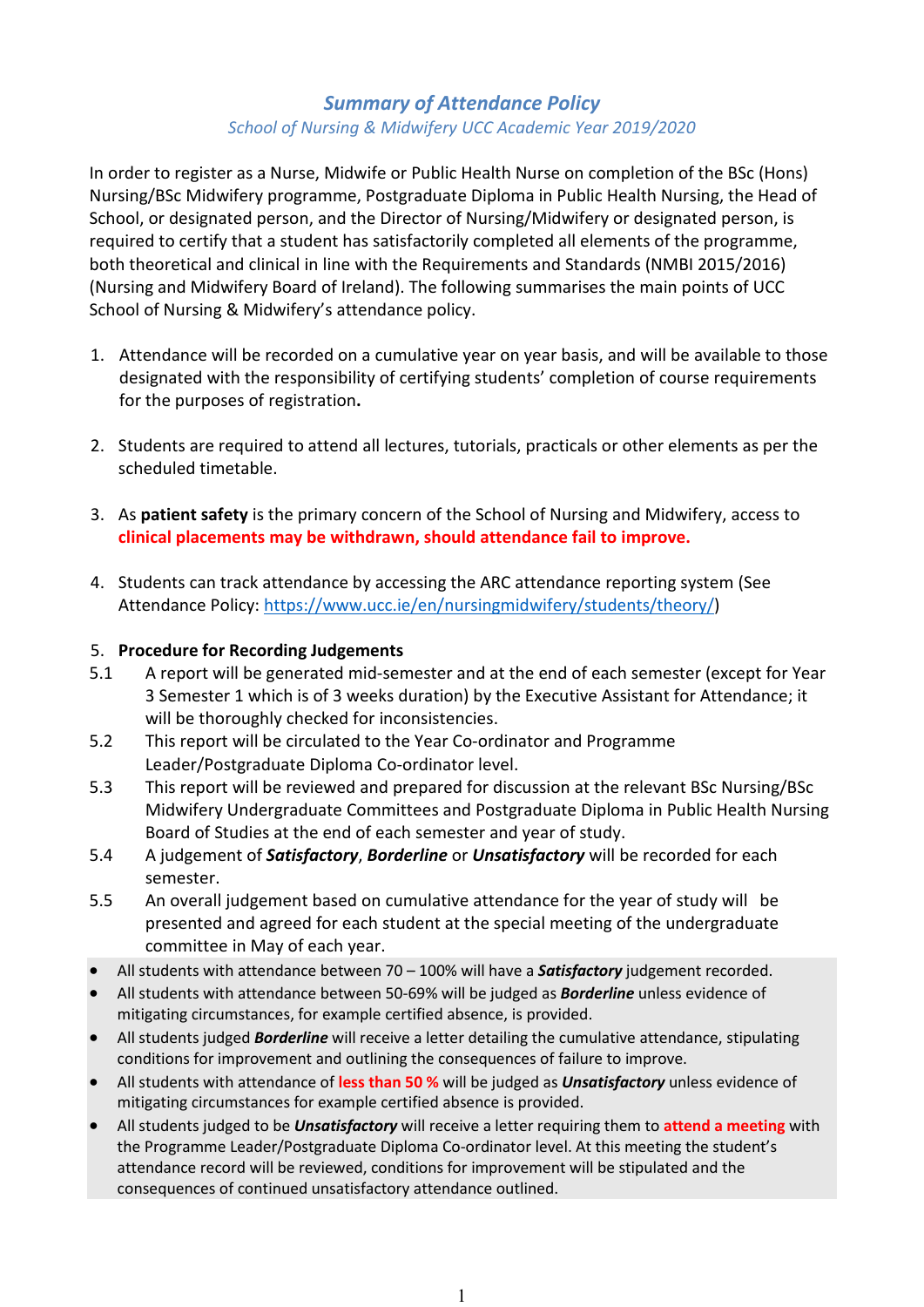- 5.6 At the end of the programme of study a judgement will be entered at the relevant Board of Studies. This data may be brought to the attention of the relevant examination board.
- 5.7 This judgement will relate to the student's attendance record with respect to meeting the requirements and standards for application to the professional register.
- 5.8 These judgements will be recorded on the student's file and will be referred to as required for the purposes of academic references.
- 5.9 **An overall cumulative judgement of** *Borderline or Unsatisfactory Attendance* over the duration of the programme may result in the **non-signing of the application for professional registration** by the Head of School/designated officer.
- 6. Absence due to extenuating circumstances will be treated according to School attendance policy and will be entered as such into the attendance system on receipt of appropriate documentation.
- 7. Recording of attendance is based on the scheduled timetable. Swipes are matched to the module code, the room location, time of class and the lecture or tutorial group. For a swipe to be successful it must occur:
	- **Not more than 10 minutes in advance of scheduled start of class.**
	- **Not more than 10 minutes after scheduled start of class.**
	- **In the room that the class is scheduled.**

Attendance in rooms without swipe access will be recorded via a **mobile reader/sign-in sheet** facilitated by relevant lecturers.

- 8. **Please note, for 1st years or transfer students**: if, at the beginning of term, circumstances outside of your control result in a delay in receiving your student identification card, take the following action:
	- Go to Administrative Office of the School of Nursing and Midwifery (G03) and obtain **Attendance Recording Form 1 (blue form)**
	- Complete form for each individual class taking care to complete all details.
	- Request lecturer to sign form at the end of the class.
	- Return the form to the G03 submission box each day.
	- Complete a new form each day.
	- These forms are only available for the **first three weeks** of semester one.
	- Attendance will be recorded for the sessions outlined.
- 9. In the event of queries with respect to the on-line attendance records, students are required to email the Executive Assistant for Attendance *within 10 working days of the queried class.*
- 10. Students must attend the class scheduled for their allocated tutorial group (a,b,c,d,e,f,g,h). If you attend another group, your swipe will not register for attendance purposes as recording is based on room allocation and group allocation.